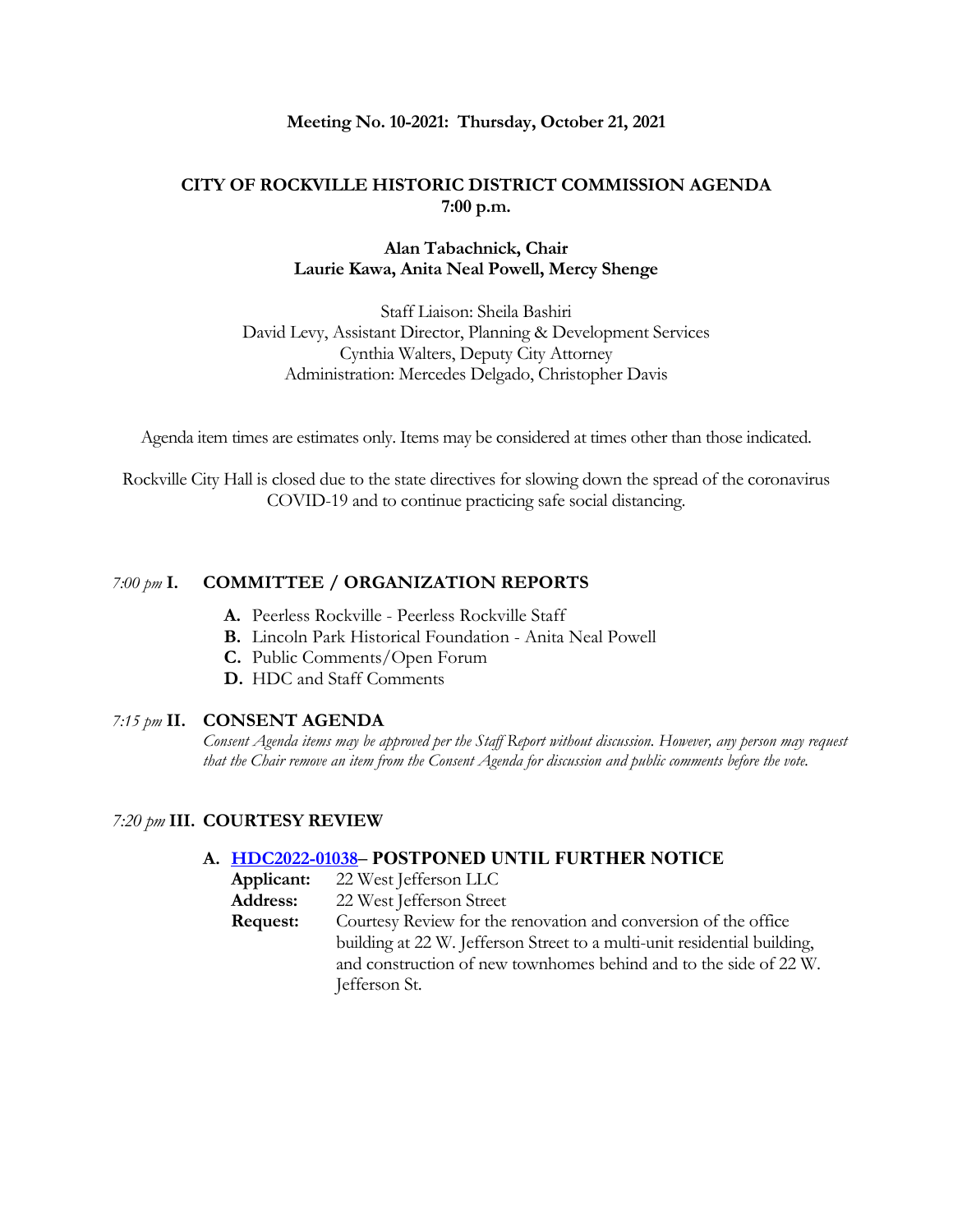### *8:20 pm* **IV. EVALUATION OF SIGNIFICANCE**

### **A. [HDC2022-01039](https://www.rockvillemd.gov/DocumentCenter/View/43261/HDC2022-01039-1800-1818-Chapman-Ave-Web-Version)**

**Applicant:** Hines

**Address:** 1800 & 1818 Chapman Avenue

**Request:** Evaluation of Significance of 1800 and 1818 Chapman Avenue in the context of a proposed demolition, as part of a plan to construct a new multi-unit residential building immediately south of the Twinbrook Metro Station.

# *8:50 pm* **V. DISCUSSION**

### **A. APPROVAL OF MINUTES:**

- 1. September 23, 2021
- **B. Old Business:**
- **C. New Business:** Election of new Chair.

### *9:00 pm* **V. ADJOURN**

The HDC adjourns by 10:00 pm, unless extended by the Chair.

# **HISTORIC DISTRICT COMMISSION MEETING CALENDAR FOR 2021**

| 2021 MEETING DATE | <b>APPLICATION DUE DATE</b> |
|-------------------|-----------------------------|
| November 18, 2021 | October 15, 2021            |
| December 16, 2021 | November 12, 2021           |